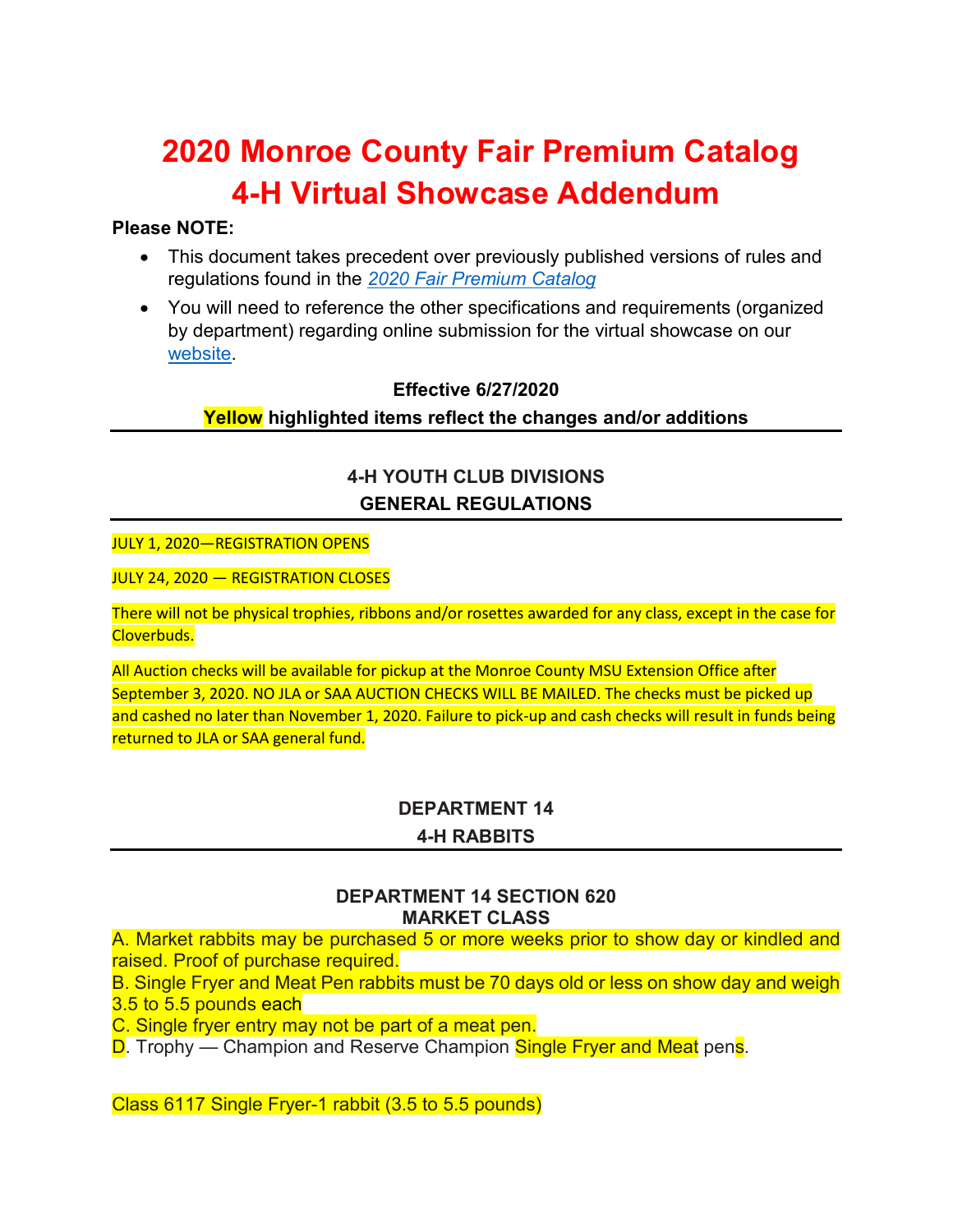Class 6118 Meat Class - 3 rabbits (3.5 to 5.5 pounds each)

A. Roaster rabbit may be purchased prior to May 1 or kindled and raised. Proof of purchase required.

B. Roaster must be less than 6 months old by show day and weigh 5.5 to 9 pounds.

C. Trophy – Champion and Reserve Roaster

D. Over and underweight animals will be judged, but not considered for higher awards and will not be able to be sold.

Class 6119 Roaster Class (5.5 to 9 pounds)

# **BREEDING RABBITS**

**Enter two rabbits only** 

**One may be sent home pending pen availability** 

# **A-\$3.00 B-\$2.00 C-\$1.00**

**All Cloverbuds enter the following rabbit classes in each section as "Class 1"**

- A. Only 2 breeder rabbits per 4-H exhibitor. They cannot be in the same class.
- B. All Breeding Rabbits must be a listed breed.<br>C. Breeder rabbits must be in exhibitors posses
- Breeder rabbits must be in exhibitors possession by May 1st.
- D. Best in Show, Reserve in Show and Best of Breed winners.
- E. Higher awards only to animals that meet breed standard.

# **DEPARTMENT 60 4-H NEEDLEWORK Premiums - Blue \$3.00, Red \$2.00, White \$1.00 Cloverbuds-Ribbon ONLY**

#### **DEPARTMENT 60 SECTION 801 LIQUID EMBROIDERY & FABRIC PAINTING**

A. No Shirts.

B. Project emphasis needs to be on painting.

C. Design must be painted. No silk screen or stenciling.

D. Projects made for hanging must be ready to hang with substantial and permanent metal wire or bracket hanger. No cardboard or plastic hangers. No taped hanger.

Class 2 8-11 years old Class 3 12-14 years old Class 4 15-19 years old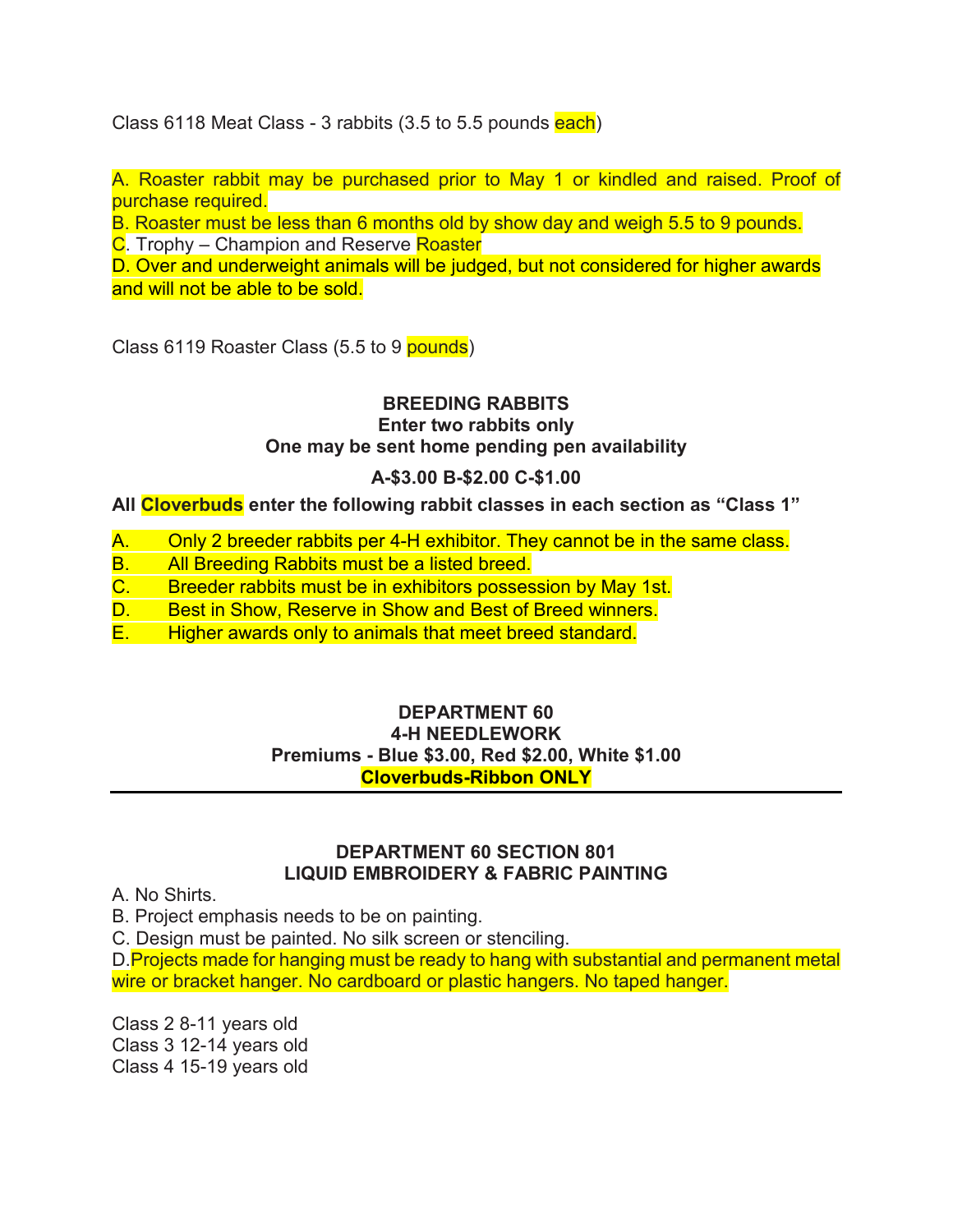#### **DEPARTMENT 60 SECTION 802 FLEECE**

A. This project area includes projects made with fleece fabric. No felt or other fabric.

B. Project does not need to be a sewn project.

C. Member may exhibit one item only.

D. Secure exhibit tags to project with safety pin.

E. Judging will be based on quality and age appropriateness.

Class 1 Cloverbuds 5-7 years old

Class 2 8-11 years old

Class 3 12-14 years old

Class 4 15-19 years old

#### **DEPARTMENT 60 SECTION 803 SEWING, GARMENTS**

A. All sewing must be entered on wire hangers or a hanger with a wire hook top and covered with a **CLEAR** plastic bag.

B. Fleece may only be used as an accent or trim.

C. Project areas:

1. 1 Piece garment (skirt, shirt, shorts, dress, slacks, jumper, sleepwear, etc.)

2. Multiple coordinating pieces (shorts & top, skirt, vest, slacks & blouse, etc., intended to be worn together).

3. Costumes

Class 2 8-11 years old Class 3 12-14 years old Class 4 15-19 years old

> **DEPARTMENT 62 4-H FINE ARTS Premiums - Blue \$3.00, Red \$2.00, White \$1.00 Cloverbuds-Ribbons ONLY**

# **DEPARTMENT 62 SECTION 826 POTTERY & CLAY SCULPTURE**

- A. Projects are to be made by members' own hands. NO poured forms or purchased preformed clay.
- B. Sets must be affixed to a firm base.
- C. No homemade clays.

#### D. Project areas:

- 1. Fired
- 2. Air Dried
- 3. Oven Dried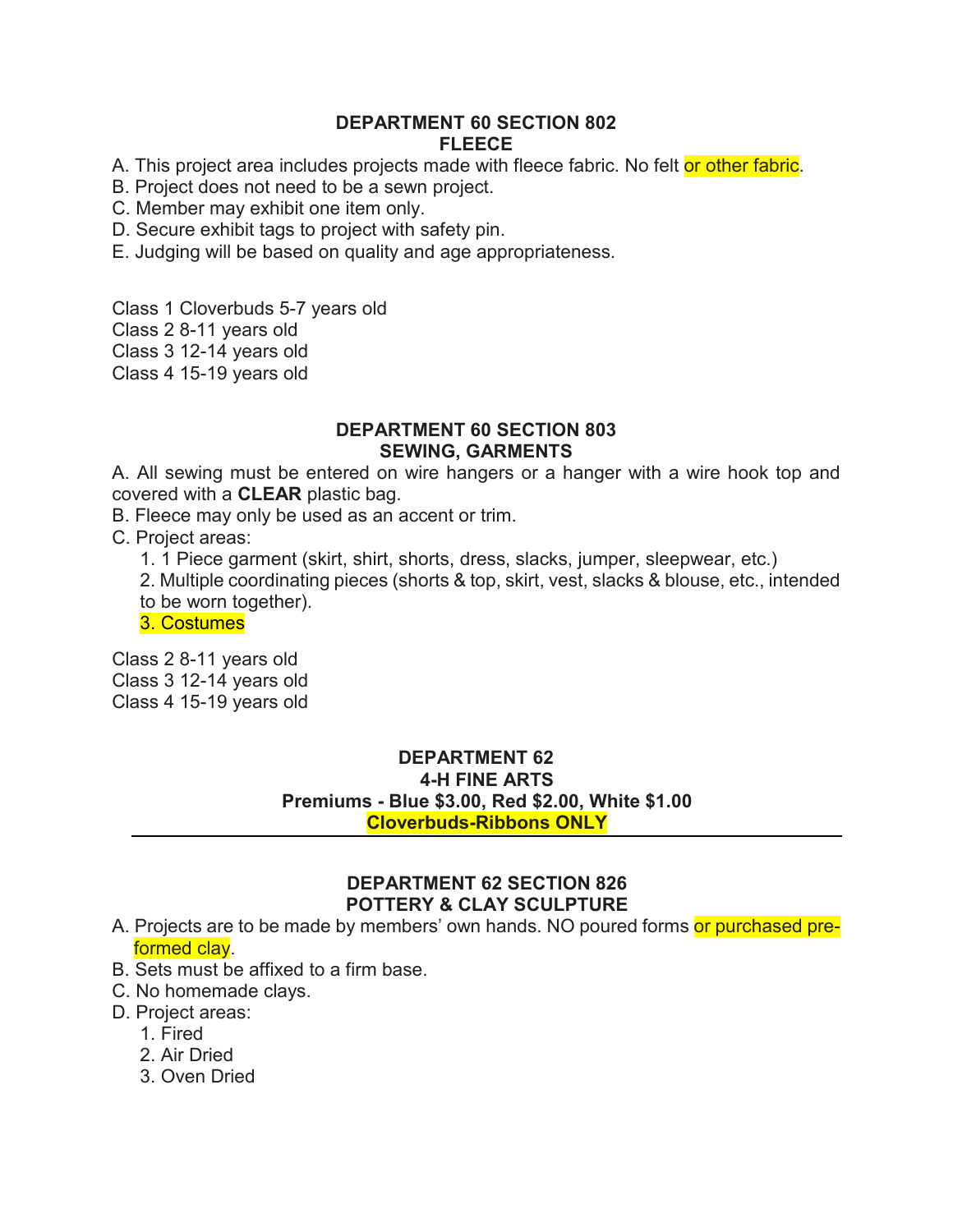Class 1 Cloverbuds 5-7 years old Class 2 8-11 years old Class 3 12-14 years old Class 4 15-19 years old

#### **DEPARTMENT 62 SECTION 838 CHALLENGE**

A. Only craft projects which are NOT eligible for any other **section in any department** may be entered.

B. No framed projects or projects that could be hung on a wall.

C. The General Superintendents will have final ruling for questionable entries.

D . Ineligible entries in this division will not be displayed or judged.

Class 1 Cloverbuds 5-7 years old Class 2 8-11 years old Class 3 12-14 years old Class 4 15-19 years old

# **DEPARTMENT 67 - 4-H FLORICULTURE Premiums - Blue \$3.00, Red \$2.00, White \$1.00 Cloverbuds-Ribbons ONLY**

#### **DEPARTMENT 67 SECTION 910 FLOWERS**

A. We recommend that all flowers be exhibited in narrow-necked bottles that are not top heavy except those flowers in the corsage and flower arrangement classes.

B. No tin cans will be allowed as containers. except roadside arrangements. Use only vases or glass jars.

C. All entry tags must be in full view, attached to project **(NO TAPE)**, not placed beneath the container.

D. Members may exhibit in only one class, per Section 910.

E. All flowers must be grown by members except in the flower arrangement and corsage class.

F. Foliage is needed with each specimen and must be the same foliage as the specimen. Foliage must be visible.

G. Two flowers means two stems with one flower per stem.

H. Must be an annual, unless a rose.

I. **No Lilies, hydrangeas, phlox, mums, baby breath, daisies, or any other perennials.** 

Class 1 Cloverbuds 5-7 years old *(single Marigold flower with stem and foliage)* Class 2 8-11 years old Class 3 12-14 years old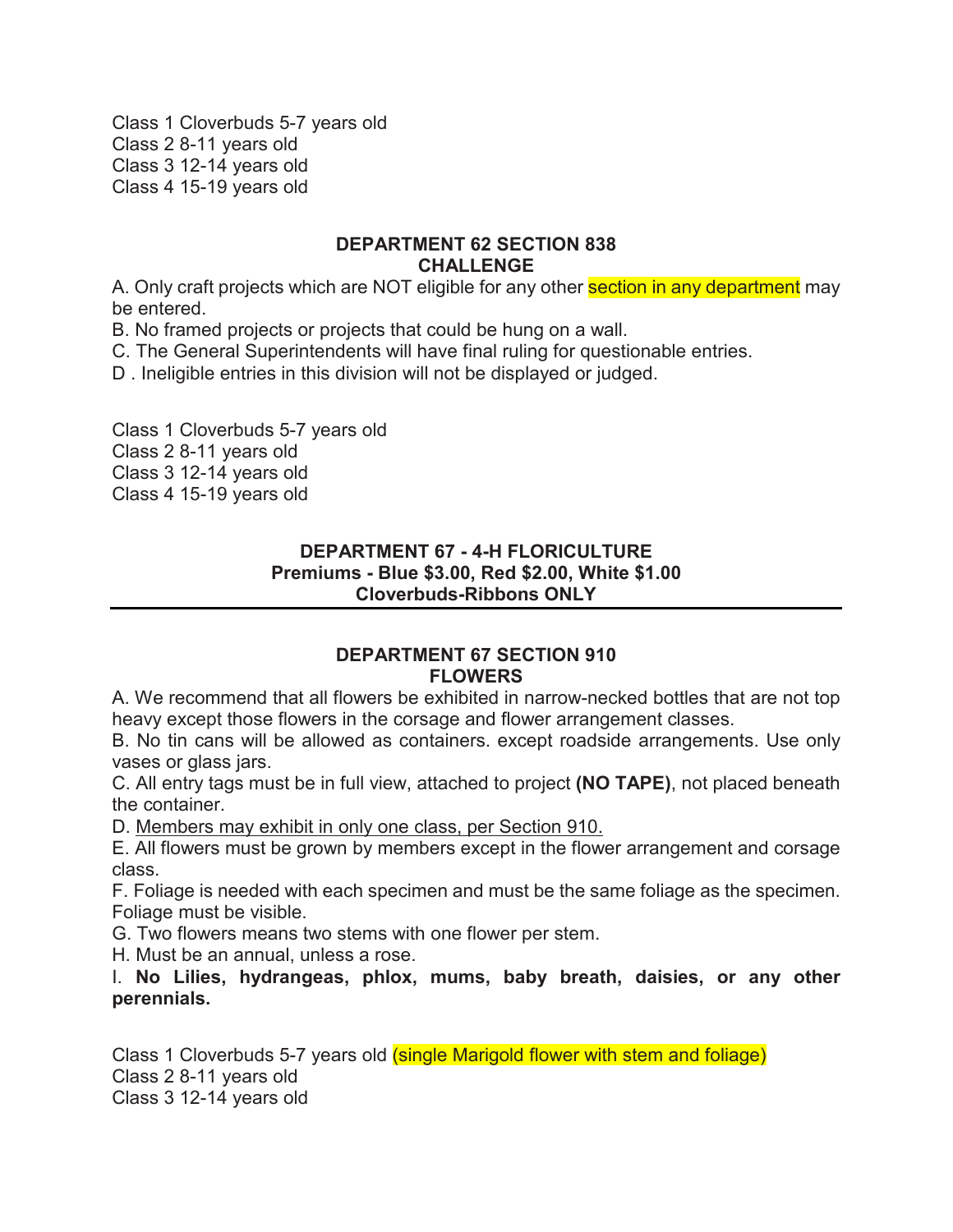| Single bloom, any other bulb, corm rhizome or tuber |
|-----------------------------------------------------|
|                                                     |
|                                                     |

#### Class 4 15-19 years old

1. Members must exhibit any annual bulb, which was planted this year. Examples gladiola, dahlia, calla lily, canna lily, etc.

2. Roses are also acceptable, must have 2 stems.

3. No lilies, hydrangeas, phlox, mums, baby breath, daisies or any other bush or perennials or marigolds.

#### **DEPARTMENT 67 SECTION 913 ORIENTAL GRASS**

A. Any type of Oriental Grass Material may be used. Live material only one stem.

B. Any type of fresh decorate grate exhibited in a tall neck container. Put a cotton ball to hold stem straight.

C. Must have the name of the grass for exhibit.

D. Any type of fresh decorated Oriental grass **with its name.** 

#### Class 1 Cloverbuds 5-7 years old

Class 2 8-11 years old

Class 3 12-14 years old Class 4 15-19 years old

#### **DEPARTMENT 67 SECTION 914 HOSTA**

A. Any type of Hosta leaf may be used. Live material two stem same type of HOSTA.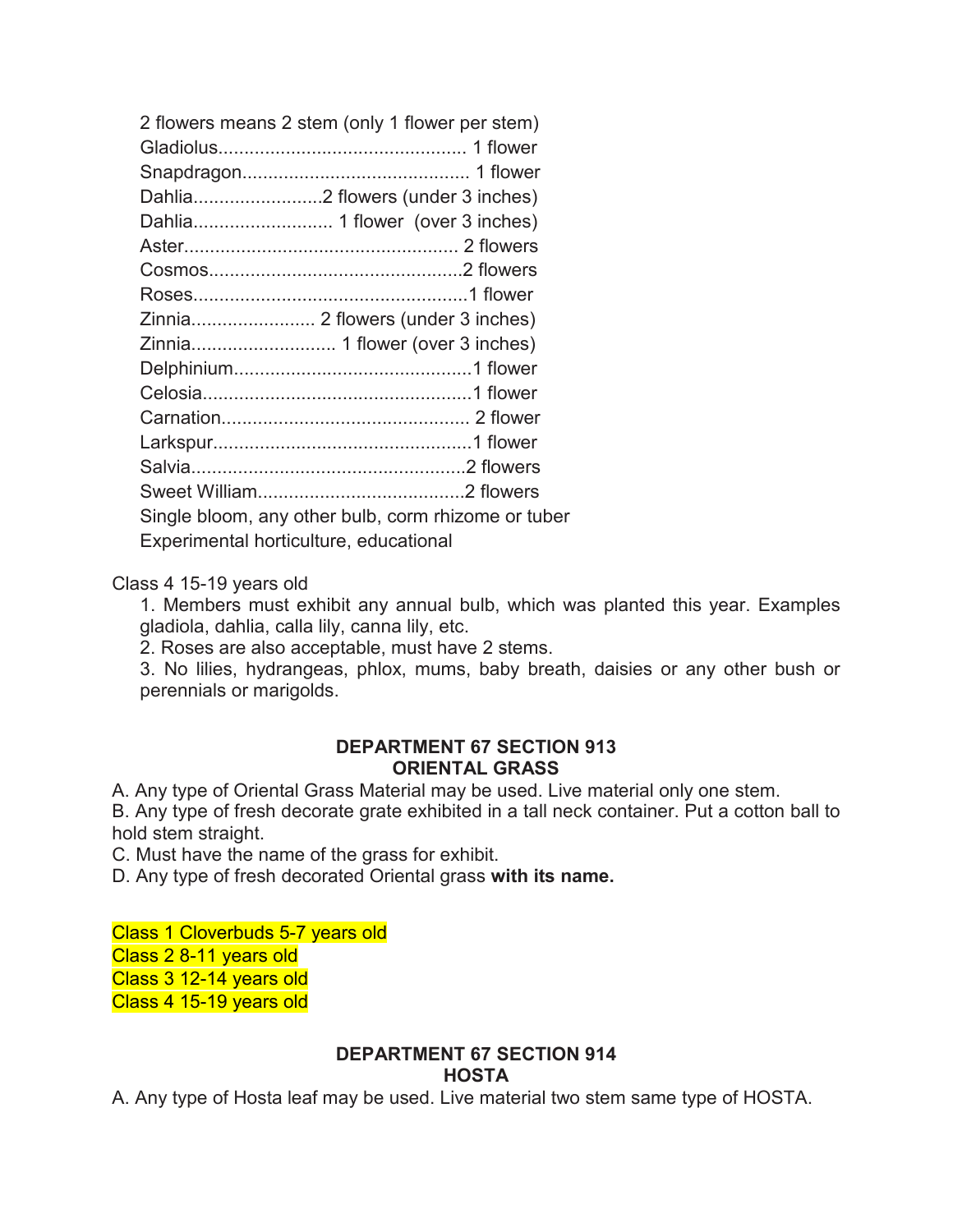B. Any type of Hosta fresh exhibited.

C. Must have the name of the HOSTA for exhibit.

D. Any type of HOSTA Leaves (2) from same plant **with its name.**

Class 1 Cloverbuds 5-7 years old Class 2 8-11 years old Class 3 12-14 years old Class 4 15-19 years old

#### **DEPARTMENT 67 SECTION 923 FAIRY GARDENS**

A. All plants used in making Fairy gardens must be labeled with common or scientific names inside of the container on stakes.

B. Fairy gardens should have Two (2) or more plant varieties.

C. These should be made up well before the fair, so they have a chance to grow and not the week before they are shown.

D. Containers measurement must be less than 10"—width, height, or length.

E. Using miniature plants for a dainty look. No annuals plants.

F. Accessories are needed. But doesn't have to be fairy type.

G. Emphasis on plants not accessories.

Class 1 Cloverbuds 5-7 years old

A. All plants used in making fairy gardens must be labeled with common or scientific names inside of the container on stakes.

B. Fairy gardens must have 3 or more plant varieties suitable for a fairy garden with a dainty look. Accessories are needed but don't have to be of the fairy type.

C. These should be made up well before the fair so they have a chance to grow and not the week before they're shown.

D. Containers measurement must be less than 15 inches. Width, height, or length.

E. Using miniature plants for dainty look. No annual plants.

F. Accessories are needed but does not have to be of the fairy type.

G. Emphasis on plants not accessories.

Class 2 8-11 years old Class 3 12-14 years old Class 4 15-19 years old

#### **DEPARTMENT 67 SECTION 924 CACTUS OR SUCCULENT GARDEN**

A. Plant used for the cactus or succulent must be labeled with common or scientific names inside of the container on stakes.

B. Cactus or succulent one plant varieties.

C. These should be made up well before the fair so they have a chance to grow and not the week before they're shown.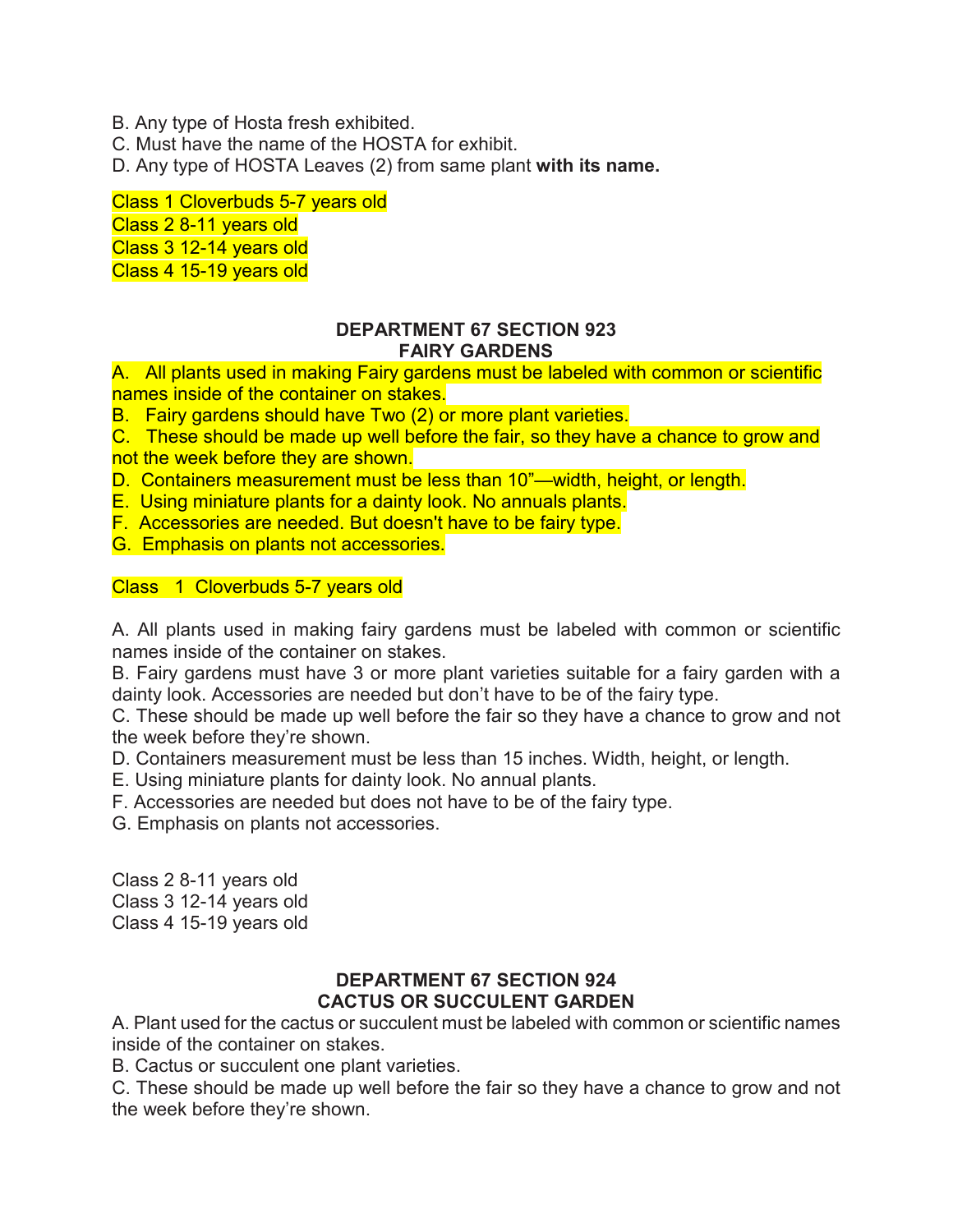D. Clay pot measurement should be 4<sup>"</sup>-6".

Class 1 Cloverbuds 5-7 years old

A. All plants used in making cactus or succulent gardens must be labeled with common or scientific names inside of the container on stakes.

B. Cactus or succulent gardens with 3 or more plant varieties.

C. These should be made up well before the fair so they have a chance to grow and not the week before they're shown.

D. Container measurement must be 15" or less width, height or length.

E. If container has a drainage hole; it must have a dish or saucer under it.

Class 2 8-11 years old Class 3 12-14 years old Class 4 15-19 years old

# **DEPARTMENT 77 - 4-H COMMUNICATIONS Premiums - Blue \$3.00, Red \$2.00, White \$1.00 Cloverbuds-Ribbons ONLY**

# **DEPARTMENT 77 SECTION 990 Graphic Design & Presentation**

A. Members must prepare a promotional flyer or brochure advertising a Monroe County 4-H event.

B. Flyer or brochure will be graded on originality, message, attracts attention, and use of space and design.

C. If member participate in the Master Stockman contest flyer or brochure MUST pertain to species they are using for Master Stockman.

D. Master Stockman may enter only one flyer or brochure.

Class 1 8-11 years old

Class 2 12-14 years old

Class 3 15-19 years old (foldable for mailing)

# **DEPARTMENT 77 SECTION 995 PUBLIC SERVICE ANNOUNCEMENT**

A. PSA written script must be submitted in a soft folder.

B. The organization of topic must be a non-profit (501c3 status) organization located in